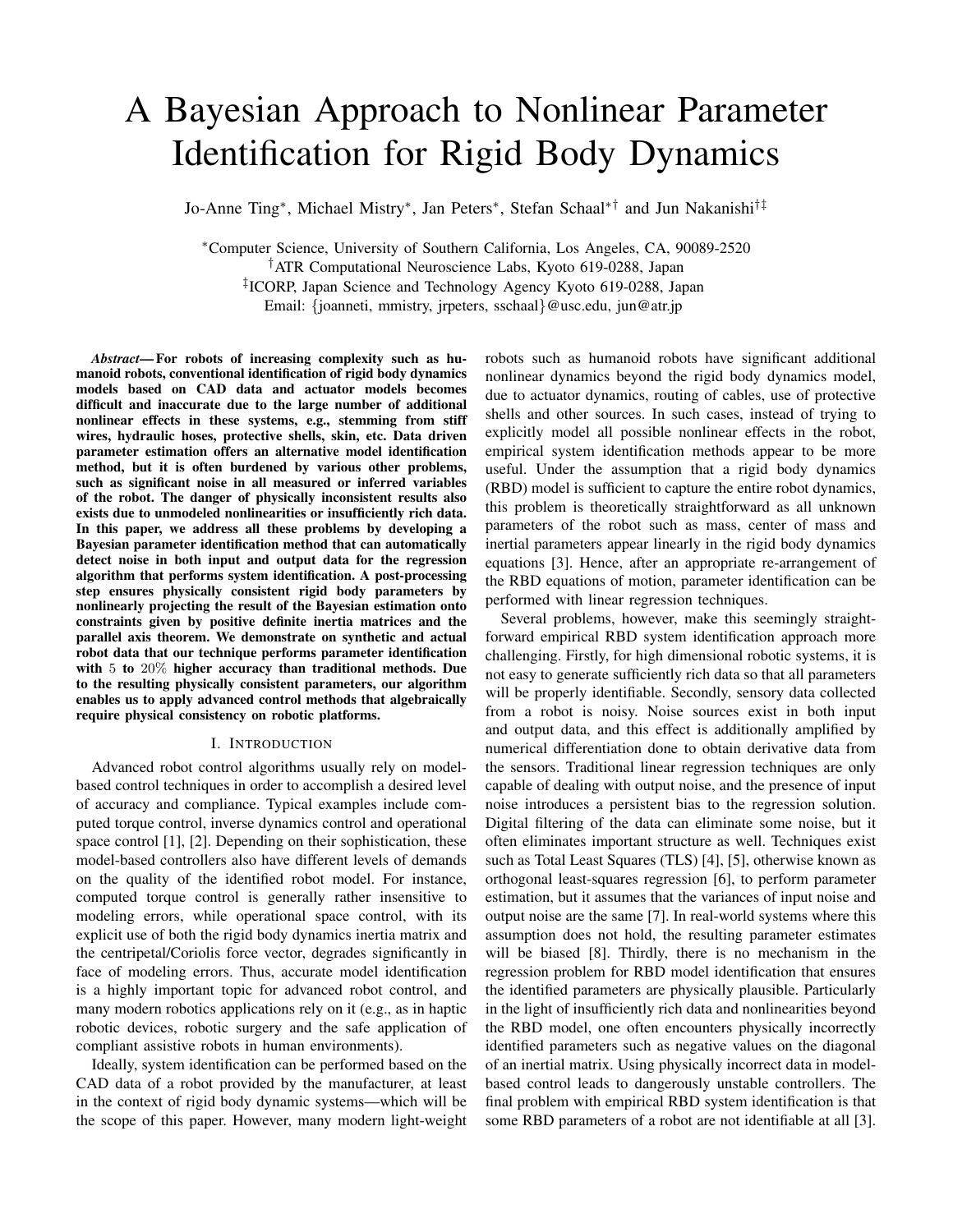As a result, the regression problem for RBD parameter estimation is almost always numerically ill-conditioned and bears the danger of generating parameter estimates that strongly deviate from the true values, despite a seemingly low error fit of the data.

Various methods exist to deal with some of the problems mentioned above such as regression based on singular-value decomposition (SVD), ridge regression to cope with the illconditioned data [9], or TLS and orthogonal-least squares to address input noise [6]. Nevertheless, a comprehensive approach to address the entire set of issues has not been suggested so far. Recent work such as [10] has addressed the problem of input noise, but in the context of system identification of a time-series, while ignoring the problems associated with ill-conditioned data in high dimensional spaces. In this paper, we suggest a Bayesian estimation approach to the RBD parameter estimation problem that has all the desired properties:

- Explicitly identifies input and output noise in the data
- Is robust in face of ill-conditioned data
- Detects non-identifiable parameters
- Produces physically correct parameter estimates

A key component of our technique is a recently developed Bayesian machine learning framework that enables us to recast ordinary least squares (OLS) regression in a more advanced algorithm for input noise clean-up and numerical robustness, especially for very high dimensional estimation problems. A post-processing step ensures that the rigid body parameters are physically consistent by nonlinearly projecting the results of the Bayesian estimate onto the constraints. We will sketch the derivation of this algorithm and compare its results with other approaches in the context of identification of RBD parameters on synthetic data and on a robotic vision head. On average, our algorithm achieves a 5 to 20% improvement when compared to other standard techniques for the identification of RBD parameters.

The remaining paper is structured as follows. First, we motivate the problem of input noise in linear regression problems and outline possible solutions. Then, based on these insights, we develop a novel estimation technique that incorporates input noise detection and employs Bayesian regularization methods to ensure robustness of the algorithm for illconditioned data. Third, we add a post-processing step to our algorithm that enforces physical correctness of the estimated RBD parameters. Finally, we evaluate our approach for RBD parameter estimation on synthetic data, on a 7 degree-offreedom (DOF) robotic vision head and on a 10 DOF robotic anthropomorphic arm.

## II. HIGH DIMENSIONAL REGRESSION WITH INPUT NOISE

Before describing our solution to RBD parameter identification, it is useful to examine some of the problems associated with traditional estimation methods. For robot systems with many DOFs, the linear regression problem for identifying RBD parameters has hundreds of dimensions, i.e., at least 10 parameters for every DOF. Hence, estimation algorithms need to be suitable for this dimensionality. The re-arrangement of the RBD equations for parameter estimation creates a matrix where the input vectors x are arranged in the rows of the matrix  $X$  and the corresponding scalar outputs  $y$  are the coefficients of the vector y. A general model for such linear regression with noise-contaminated input and output data is:

$$
y = \sum_{m=1}^{d} w_{zm} t_m + \epsilon_y
$$
  

$$
x_m = w_{xm} t_m + \epsilon_{xm}
$$
 (1)

where  $d$  is the number of input dimensions,  $t$  is noiseless input data composed of  $t_m$  components,  $w_z$  and  $w_x$  are regression vectors composed of  $w_{zm}$  and  $w_{xm}$  components respectively, and  $\epsilon_y$  and  $\epsilon_x$  are additive mean-zero noise. Only **X** and y are observable. Note that if the input data is noiseless (that is,  $x_m = w_{xm}t_m$ ) and if we set  $w_{xm} = 1$ , then we obtain the familiar linear regression equation of  $y = w_z^T x + \epsilon_y$  for noiseless input data and noisy output data. The slightly more general formulation above will be useful in preparing our novel estimation algorithm.

The OLS estimate of the regression vector  $\beta_{OLS}$  is  $(X^T X)^{-1} X^T y$ , where  $\beta_{OLS}$  is composed of the parameters  $w_z$  and  $w_x$ , as discussed in the following paragraph. The first major issue with OLS regression in high dimensional spaces is that the full rank assumption of  $(X^{\widetilde{T}}X)^{-1}$  is often violated due to underconstrained datasets. For more than 500 input dimensions, the matrix inversion required in OLS also becomes rather expensive. Ridge regression can fix the problem of ill-conditioned matrices by introducing an uncontrolled amount of bias. There exist also alternative methods to invert the matrix more efficiently [11], [12], as for instance through singular value decomposition factorization (e.g., using the Matlab pinv() function). Nevertheless, all these methods are unable to model noise in input data and require the manual tuning of meta parameters, which can strongly influence the quality of the estimation results. Moreover, in the case of RBD parameter estimation, there is no mechanism that ensures the parameter estimates are physically consistent.

If we examine Eq. (1), we see that if the input data is noiseless (that is,  $x_m = w_{xm}t_m$ ), the true regression vector  $\beta_{true}$  will be composed of the coefficients  $w_{zm}/w_{xm}$ . This is exactly what the OLS estimate of the regression vector will be for noiseless input data. However, when the input data is contaminated with noise, it can be shown that the OLS estimate will be  $\beta_{OLS,noise} = \gamma \beta_{true}$ , where  $0 < \gamma < 1$ , where its exact value depends on the amount of input noise. Thus, OLS regression underestimates the true regression vector  $\beta_{true}$ . For the application of RBD parameter estimation, we obtain a persistent bias in the model identification such that the model is inaccurate, and this is a problem that cannot be fixed by simply adding more data.

Intentionally, the input/output noise model formulation in Eq. (1) was chosen such that it coincides with a version of a well-known algorithm in the statistical learning community called Factor Analysis [13]. The intuition of this model is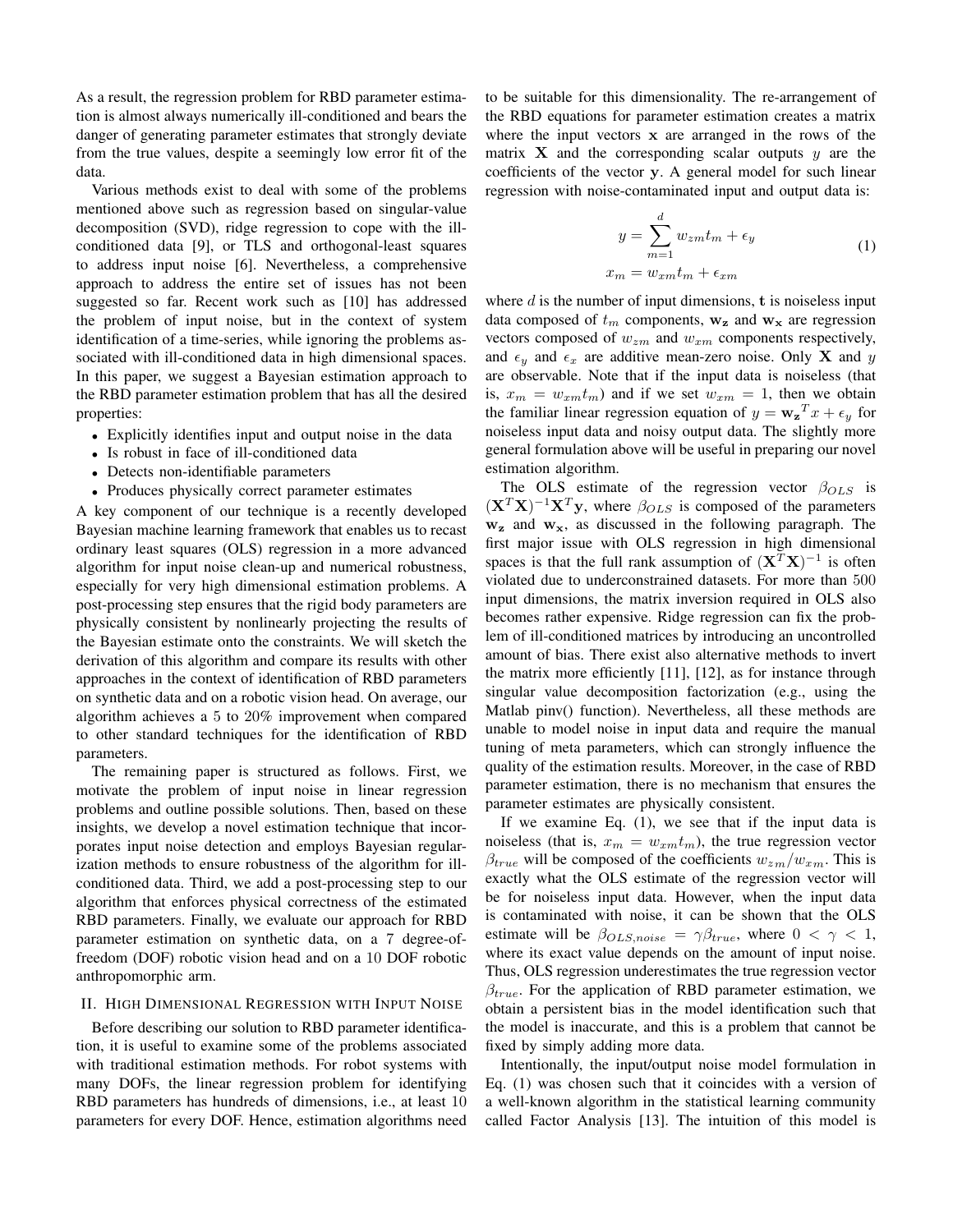

Fig. 1. Graphical Models for Noisy Linear Regression. Random variables are in circular nodes, observed random variables are in double circles and point estimated parameters are in square nodes.  $d$  is the total number of input dimensions while  $N$  is the total number of samples in the dataset.

given in Figure 1(a): every observed input  $x_{im}$  and output  $y_i$ is assumed to be generated by a set of hidden variables  $t_{im}$ and contaminated with some noise, exactly as given in Eq. (1). The graphical model in Figure 1(a) compactly describes the full multi-dimensional system: the variables  $x_{im}$ ,  $t_{im}$ ,  $w_{xm}$ and  $w_{zm}$  are duplicated d times for the d input dimensions of the data—represented by the inner plate containing four nodes. The outer plate shows that there are  $N$  samples of observed  $\{x, y\}$  data. The goal of learning is to find the parameters  $w_{xm}$  and  $w_{zm}$ , which can only be achieved by estimating the hidden variables  $t_{im}$  and all noise processes as well. For technical reasons, it needs to be assumed that all  $t_{im}$  follow a normal distribution with mean zero and unit variance, i.e.,  $t_{im}$  ∼ Normal $(0, 1)$ , such that all parameters of the model are well-constrained. The specific version of factor analysis for regression depicted in Figure 1(a) is called joint-space Factor Analysis or Joint Factor Analysis (JFA), as both input and output variables are actually treated the same in the estimation process, i.e., only their joint distribution matters. While Joint Factor Analysis is well suited for modeling regression models with input noise, it does not handle ill-conditioned data very well and is computationally very expensive for high dimensions.

In the following section, we will develop a Bayesian treatment of Joint Factor Analysis that is robust to ill-conditioned data, automatically detects non-identifiable parameters and, due to some post-processing, produces physically consistent parameters for RBD—all in a computationally efficient way.

## III. BAYESIAN PARAMETER ESTIMATION OF NOISY LINEAR REGRESSION

Figure 1 demonstrates the successive modifications of the graphical model needed to derive a Bayesian version of Joint Factor Analysis regression. As a first step, we introduce the hidden variables  $z_{im}$  such that  $z_{im} = w_{zm}t_{im}$ . This trick was introduced by [14] and allows us to avoid any form of matrix inversion in the resulting learning algorithm. With this modification, the noisy linear regression model in Eq. (1) is modified to become:

$$
y_i = \sum_{m=1}^d z_{im} + \epsilon_y \tag{2}
$$

Due to the hidden variables  $z_{im}$  and  $t_{im}$ , we formulate the estimation of all open parameters as a maximum likelihood estimation problem using the Expectation-Maximization (EM) algorithm [15]. For this purpose, the following standard assumptions about the probability distributions of the random variables are made:

$$
y_i \sim \text{Normal}(\mathbf{1}^T z_i, \psi_y)
$$
  
\n
$$
z_{im} \sim \text{Normal}(w_{zm} t_{im}, \psi_{zm})
$$
  
\n
$$
x_{im} \sim \text{Normal}(w_{xm} t_{im}, \psi_{xm})
$$
  
\n
$$
t_{im} \sim \text{Normal}(0, 1)
$$

where  $\mathbf{1} = [1, 1, ...1]^T$ ,  $\mathbf{z_i}$  is a d by 1 vector,  $\mathbf{w_z}$  is a d by 1 vector composed of  $w_{zm}$  elements and  $w_x$ ,  $\psi_z$ , and  $\psi_x$  are similarly composed of  $w_{xm}$ ,  $\psi_{zm}$  and  $\psi_{zm}$  elements, respectively. As Figure 1(b) shows, the regression coefficients  $w_{zm}$  are now behind the fan-in to the output  $y_i$ . This decouples the input dimensions and generates a learning algorithm that operates with  $O(d)$  computational complexity, instead of  $O(d^3)$  as in traditional Joint Factor Analysis.

The efficient maximum likelihood formulation of Joint Factor Analysis is, however, still vulnerable to ill-conditioned data. Thus, we introduce a Bayesian layer on top of this model by treating the regression parameters  $w_z$  and  $w_x$  probabilistically to protect against overfitting, as shown in Figure 1(c). To do this, we introduce so-called "precision" variables  $\alpha_m$ over each regression parameter  $w_{zm}$ . The same  $\alpha_m$  is also used for each  $w_{xm}$ . As a result, the regression parameters are now distributed as follows:  $w_{zm} \sim \text{Normal}(0, 1/\alpha_m)$  and  $w_{xm} \sim \text{Normal}(0, 1/\alpha_m)$ , where  $\alpha_m$  takes on a Gamma distribution. The rationale of this Bayesian modeling technique is as follows. The key quantity that determines the relevance of a regression input is the parameter  $\alpha_m$ . A priori, we assume that every  $w_{zm}$  has a mean zero distribution with variance  $1/\alpha_m$ . If the value of an  $\alpha_m$  turns out to be very large after all model parameters are estimated, then the corresponding posterior distribution of  $w_{zm}$  must be sharply peaked at zero, thus giving strong evidence that  $w_{zm} = 0$  and that the input  $t_m$  contributes no information to the regression model. If an input  $t_m$  contributes no information to the output, then it is also irrelevant how much it contributes to  $x_{im}$ . Hence, the corresponding inputs  $x_m$  could be treated as pure noise. Coupling both  $w_{zm}$  and  $w_{xm}$  with the same precision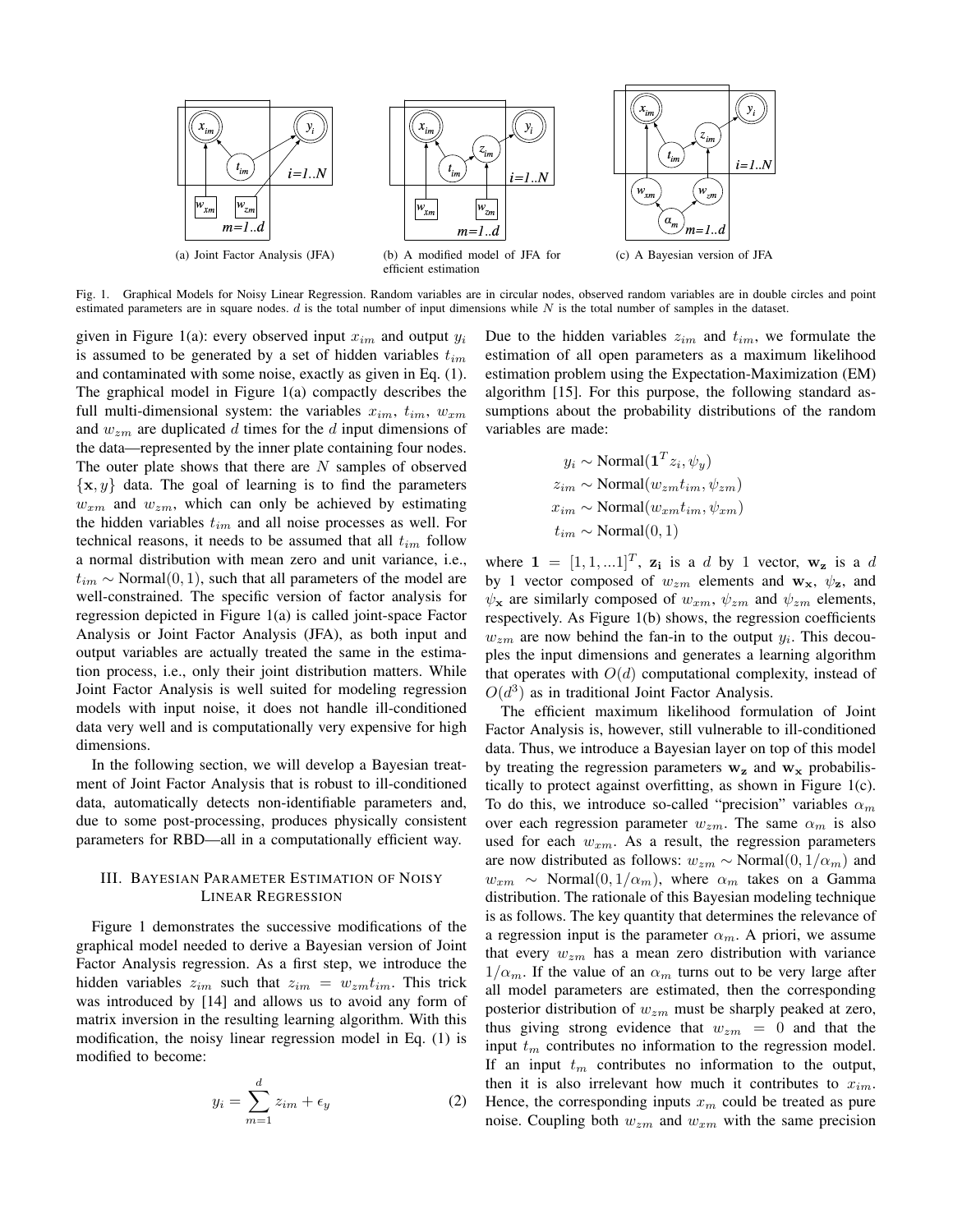variable  $\alpha_m$  achieves this effect. In this way, the Bayesian approach automatically detects irrelevant input dimensions and regularizes against ill-conditioned datasets.

Even with the Bayesian layer added, the entire regression problem can be treated as an EM-like learning problem [16]. Given the data  $D = {\mathbf{x}_i, y_i}_{i=1}^N$ , our goal is to maximize the log likelihood  $\log p(\mathbf{y}|\mathbf{X})$ , which is often called an "incomplete" log likelihood as all hidden probabilistic variables are marginalized out. However, due to analytical problems, we do not have access to this incomplete likelihood, but rather only to a lower bound of it. This lower bound is based on an expected value of the so-called "complete" data likelihood,  $\langle \log p(\mathbf{y}, \mathbf{Z}, \mathbf{T}, \mathbf{w}_z, \mathbf{w}_x, \alpha, | \mathbf{X} \rangle)$ , formulated over all variables of the learning problem, where:

$$
\log p(\mathbf{y}, \mathbf{Z}, \mathbf{T}, \mathbf{w}_z, \mathbf{w}_x, \alpha, |\mathbf{X})
$$
\n
$$
= \sum_{i=1}^N \log p(y_i|\mathbf{z}_i) + \sum_{i=1}^N \sum_{m=1}^d \log p(z_{im}|w_{zm}, t_{im})
$$
\n
$$
+ \sum_{i=1}^N \sum_{m=1}^d \log p(x_{im}|w_{xm}, t_{im}) + \sum_{i=1}^N \sum_{m=1}^d \log p(t_{im})
$$
\n
$$
+ \sum_{m=1}^d \log \{p(w_{zm}|\alpha_m)p(\alpha_m)\}
$$
\n
$$
+ \sum_{m=1}^d \log \{p(w_{xm}|\alpha_m)p(\alpha_m)\}
$$

The expectation of this complete data likelihood should be taken with respect to the true posterior distribution of all hidden variables  $Q(\alpha, \mathbf{w}_z, \mathbf{w}_x, \mathbf{Z}, \mathbf{T})$ . Unfortunately, this is an analytically intractable expression. Instead, a lower bound can be formulated using a technique from variational calculus where we make a factorial approximation of the true posterior in terms of:  $Q(\alpha, \mathbf{w}_z, \mathbf{w}_x, \mathbf{Z}, \mathbf{T}) = Q(\alpha)Q(\mathbf{w}_z)Q(\mathbf{w}_x)Q(\mathbf{Z}, \mathbf{T}).$ While losing a small amount of accuracy, all resulting posterior distributions over hidden variables become analytically tractable and have the following distributions:

$$
y_i|z_i \sim \text{Normal}(\mathbf{1}^T \mathbf{z_i}, \psi_y)
$$
  
\n
$$
z_{im}|w_{zm} \sim \text{Normal}(w_{zm}t_{im}, \psi_{zm})
$$
  
\n
$$
w_{zm}|\alpha_m \sim \text{Normal}(0, 1/\alpha_m)
$$
  
\n
$$
w_{xm}|\alpha_m \sim \text{Normal}(0, 1/\alpha_m)
$$
  
\n
$$
\alpha_m \sim \text{Gamma}(a_{\alpha_m}, b_{\alpha_m})
$$

As a final result, we now have a mechanism that infers the significance of each dimension's contribution to the observed output  $y$  and observed inputs x. The resulting EM update equations are list in the Appendix. The final regression solution regularizes over the number of retained inputs in the regression vector, performing a functionality similar to Automatic Relevance Determination (ARD) [17]. Notably, the EM updates have a computation complexity of  $O(d)$  per EM iteration, where  $d$  is the number of input dimensions, instead of the  $O(d^3)$  of Joint Factor Analysis that arises due to a matrix inversion. The final result is an efficient Bayesian algorithm that is robust to high dimensional ill-conditioned noisy data.

#### A. Inference of Regression Solution

Estimating the rather complex probabilistic Bayesian model for Joint Factor Analysis reveals distributions and mean values for all hidden variables. One additional step, however, is required to infer the final regression parameters, which, in our application, are the RBD parameters. For this purpose, we consider the predictive distribution  $p(y^q | \mathbf{x}^q)$  for a new noisy test input  $x^q$  and its unknown output  $y^q$ . We can calculate  $\langle y^q | \mathbf{x}^q \rangle$ , the mean of the distribution associated with  $p(y^q | \mathbf{x}^q)$ , by conditioning  $y^q$  on  $x^q$  and marginalizing out all hidden variables to obtain:

$$
p(y^q|\mathbf{x}^q, \mathbf{X}, \mathbf{Y}) = \int \int p(y^q, \mathbf{Z}, \mathbf{T}|\mathbf{x}^q, \mathbf{X}, \mathbf{Y}) d\mathbf{Z} d\mathbf{T}
$$

where  $X$  and  $Y$  are the data used for training. We can infer the value of the regression estimate  $\hat{b}$ , since  $\langle y^q | \mathbf{x}^q \rangle = \hat{b}^T \mathbf{x}^q$ . Since an analytical solution for the integral above is only possible for the probabilistic Joint Factor Analysis model in Figure 1(b) and not the full Bayesian treatment, we restrict our computations to the simpler probabilistic model, assuming that the results will hold in approximation for the Bayesian model. The resulting regression estimate, given noisy inputs  $x^q$  and noisy outputs  $y^q$ , is  $\hat{b}_{noise}$ :

$$
\hat{b}_{noise} = \frac{\psi_y \mathbf{1}^T \mathbf{B}^{-1}}{\psi_y - \mathbf{1}^T \mathbf{B}^{-1} \mathbf{1}} \Psi_z^{-1} \left\langle \mathbf{W}_z \right\rangle \mathbf{A}^{-1} \left\langle \mathbf{W}_x \right\rangle^T \Psi_x^{-1}
$$
 (3)

where  $\Psi_x$  is a diagonal matrix with the vector  $\psi_x$  on its diagonal  $(\langle \mathbf{W}_x \rangle, \langle \mathbf{W}_z \rangle, \Psi_z$  are similarly defined diagonal matrices with vectors of  $\langle w_x \rangle$ ,  $\langle w_z \rangle$  and  $\psi_z$  on their diagonals, respectively),  $A = (\mathbf{I} + \langle \mathbf{W}_x^T \mathbf{W}_x \rangle \mathbf{\Psi}_x^{-1} + \langle \mathbf{W}_z^T \mathbf{W}_z \rangle \mathbf{\Psi}_z^{-1})$  and  $B = \left(\frac{11^{T}}{\sqrt{2}}\right)$  $\frac{d\mathbf{I}^T}{d\psi_y} + \mathbf{\Psi}_z^{-1} - \mathbf{\Psi}_z^{-1} \left\langle \mathbf{W}_z \right\rangle^T \mathbf{A}^{-1} \left\langle \mathbf{W}_z \right\rangle \mathbf{\Psi}_z^{-1}$ . Note that Eq.  $(3)$  is similar in form to the regression estimate derived for Joint Factor Analysis regression (which can be found in the Appendix). The major difference is that Eq. (3) contains an additional term  $\langle \mathbf{W}_z^T \mathbf{W}_z \rangle \Psi_z^{-1}$ , due to the introduction of hidden variables z. The regression estimate is scaled by an additional term as well.

It is important to note that the regression vector given by Eq. (3) is for optimal prediction from *noisy* input data. However, for system identification in RBD, we are interested in obtaining the true regression vector, which is the regression vector that predicts output from noiseless inputs. Thus, the result in Eq. (3) is not quite suitable and what we want to calculate is the mean of  $p(y^q | t^q)$  where  $t^q$  are noiseless inputs. To address this issue, we can take the asymptotic estimate of Eq. (3) by letting  $\psi_{\mathbf{x}} \rightarrow 0$  and interpret the resulting expression to be the true regression vector for noiseless inputs (as  $\psi_{\mathbf{x}} \to 0$ , the amount of input noise approaches 0). The resulting regression vector estimate  $\hat{b}_{true}$  becomes:

$$
\hat{b}_{true} = \frac{\psi_y \mathbf{1}^T \mathbf{C}^{-1}}{\psi_y - \mathbf{1}^T \mathbf{C}^{-1} \mathbf{1}} \boldsymbol{\Psi}_z^{-1} \left\langle \mathbf{W}_z \right\rangle^T \left\langle \mathbf{W}_x \right\rangle^{-1} \tag{4}
$$

where  $C = \left(\frac{11^{T}}{10}\right)$  $\frac{d\mathbf{1}^T}{d\psi_y} + \Psi_z^{-1}$ , which is the desired regression vector estimate.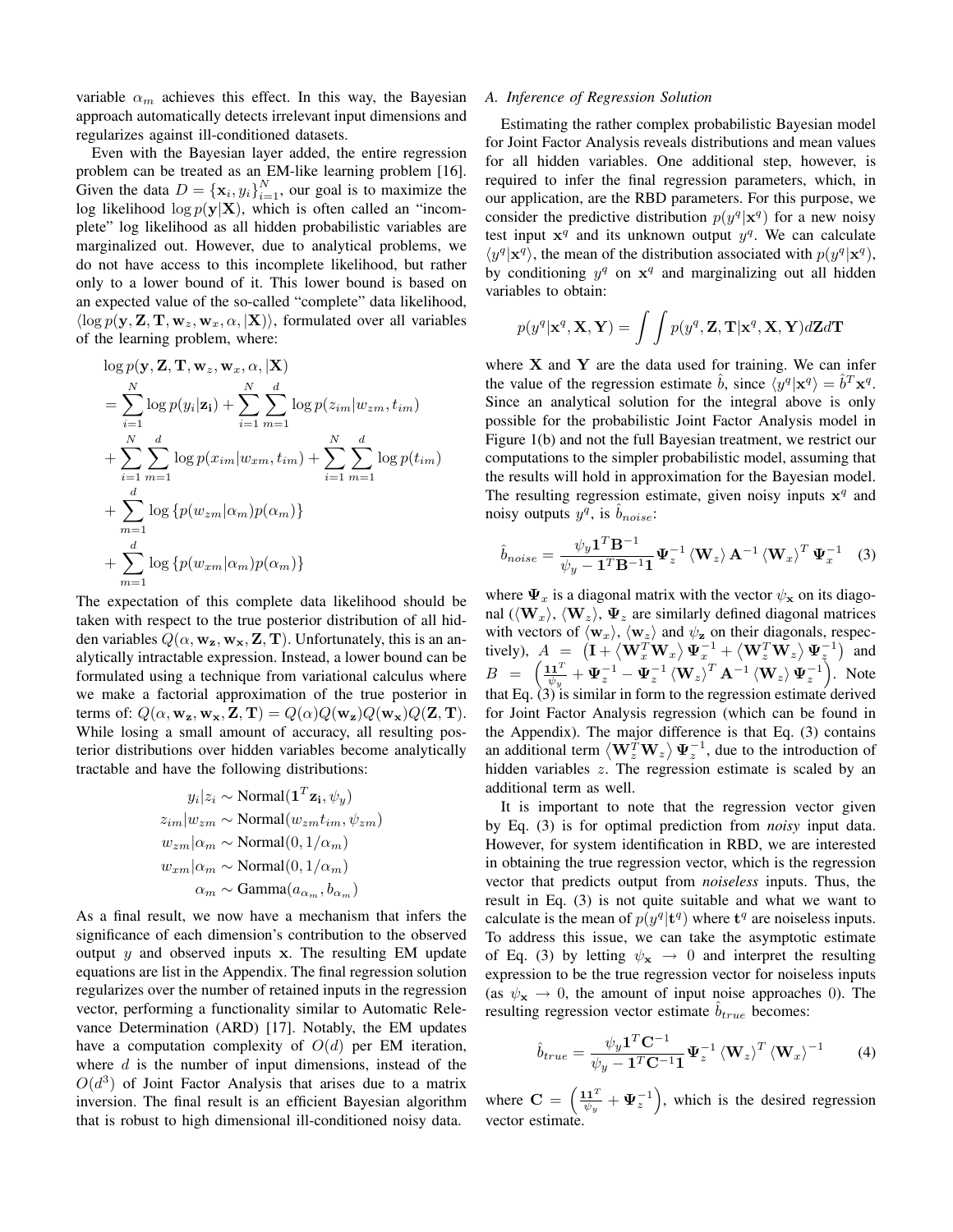B. Post-processing for Physically Consistent Rigid Body Parameters

Given a Bayesian estimate of the RBD parameters, we would like to ensure that the inferred regression vector satisfies the constraints given by positive definite inertia matrices and the parallel axis theorem. These constraints are shown in Eq. (5) for one DOF. There are 11 parameters for each DOF, which we arrange in an 11-dimensional vector  $\theta$  consisting of the following 10 parameters: mass, three center of mass coefficients multiplied by the mass and six inertial parameters (cf. [3]). Additionally, we include viscous friction as the 11th parameter. Now, this parameter vector  $\theta$  is assumed to be generated through a nonlinear transformation from a 11-dimensional virtual parameter vector  $\hat{\theta}$ . In essence, these virtual parameters  $\theta$  correspond to the square root of the mass, the true center-of-mass coordinates (i.e., not multiplied by the mass), the six inertial parameters describing the inertia matrix at the DOF's center of gravity, and the square root of the viscous friction coefficient. The following functions show the relationship between virtual parameters  $\theta$  and actual parameters  $θ$ :

$$
\theta_1 = \hat{\theta}_1^2, \theta_2 = \hat{\theta}_2 \hat{\theta}_1^2, \theta_3 = \hat{\theta}_3 \hat{\theta}_1^2, \theta_4 = \hat{\theta}_4 \hat{\theta}_1^2, \theta_{11} = \hat{\theta}_{11}^2
$$
  
\n
$$
\theta_5 = \hat{\theta}_5^2 + \left(\hat{\theta}_4^2 + \hat{\theta}_3^2\right) \hat{\theta}_1^2
$$
  
\n
$$
\theta_6 = \hat{\theta}_5 \hat{\theta}_6 - \hat{\theta}_2 \hat{\theta}_3 \hat{\theta}_1^2, \theta_7 = \hat{\theta}_5 \hat{\theta}_7 - \hat{\theta}_2 \hat{\theta}_4 \hat{\theta}_1^2
$$
  
\n
$$
\theta_8 = \hat{\theta}_6^2 + \hat{\theta}_8^2 + \left(\hat{\theta}_2^2 + \hat{\theta}_4^2\right) \hat{\theta}_1^2
$$
  
\n
$$
\theta_9 = \hat{\theta}_6 \hat{\theta}_7 + \hat{\theta}_8 \hat{\theta}_9 - \hat{\theta}_3 \hat{\theta}_4 \hat{\theta}_1^2
$$
  
\n
$$
\theta_{10} = \hat{\theta}_7^2 + \hat{\theta}_9^2 + \hat{\theta}_{10}^2 + \left(\hat{\theta}_2^2 + \hat{\theta}_3^2\right) \hat{\theta}_1^2
$$
  
\n(5)

These functions encode the parallel axis theorem and some additional constraints, essentially ensuring that mass and viscous friction coefficients remain strictly positive. Given the above formulation, any arbitrary set of virtual parameters gives rise to a physically consistent set of actual parameters for the RBD problem. For a robotic system with s DOFs, Eq. (5) is repeated for each DOF. The result is a regression vector  $\theta$ , where  $\theta_m = f_m(\hat{\theta})$  (for  $m = 1..d$  where  $d = 11s$  and s is the number of DOFs in the system).

Our Bayesian parameter estimation method (as well as any other traditional RBD parameter estimation method) generates the parameter vector  $\theta$ , not the virtual parameters  $\hat{\theta}$ . We want to find the optimal parameters  $\theta_{opt,RBD}$  that satisfy the physical RBD constraints while minimizing the least squared error in the prediction. That is to say, we want to minimize:

$$
\left\langle \frac{1}{2} \left( \mathbf{y} - \mathbf{X} \theta_{opt,RBD} \right)^T \left( \mathbf{y} - \mathbf{X} \theta_{opt,RBD} \right) \right\rangle \tag{6}
$$

We can re-express  $\theta_{opt,RBD}$  as  $(\theta_{Bayes} - \Delta\theta)$ . Eq. (6) can

then be simplified in order to obtain:

$$
\left\langle \frac{1}{2} \left( \mathbf{y} - \mathbf{X} \theta_{opt, RBD} \right)^T \left( \mathbf{y} - \mathbf{X} \theta_{opt, RBD} \right) \right\rangle \n= \frac{1}{2} \left\langle \left( \mathbf{y} - \mathbf{X} \theta_{Bayes} \right)^T \left( \mathbf{y} - \mathbf{X} \theta_{Bayes} \right) \right\rangle \n+ \left\langle \left( \mathbf{y} - \mathbf{X} \theta_{Bayes} \right)^T \mathbf{X} \Delta \theta \right\rangle + \frac{1}{2} \left\langle \Delta \theta^T \mathbf{X}^T \mathbf{X} \Delta \theta \right\rangle
$$
\n(7)

Notice that the minimization of the first term  $\langle (\mathbf{y} - \mathbf{X}\theta_{Bayes})^T (\mathbf{y} - \mathbf{X}\theta_{Bayes}) \rangle$  is what our Bayesian  $EM$ -based algorithm does, since it finds the unconstrained parameter estimates that minimize the least squares error using the noisy input and output data. The second term in Eq. (7) is equal to 0 (refer to the Appendix for details). Now, if we re-express the noisy inputs **X** as  $X_t + \Gamma$ , where  $X_t$ are noiseless inputs and  $\Gamma$  is the input noise, then we can re-write the third term in Eq. (7) as:

$$
\frac{1}{2} \langle \Delta \theta^T \mathbf{X}^T \mathbf{X} \Delta \theta \rangle \n= \frac{1}{2} \Delta \theta^T \mathbf{X}^T \mathbf{X} \Delta \theta + \Delta \theta^T \mathbf{X}_t^T \langle \mathbf{\Gamma} \rangle \Delta \theta + \frac{1}{2} \Delta \theta^T \langle \mathbf{\Gamma}^T \mathbf{\Gamma} \rangle \Delta \theta \n= \frac{1}{2} \Delta \theta^T (\mathbf{X}^T \mathbf{X} + \langle \mathbf{\Gamma}^T \mathbf{\Gamma} \rangle) \Delta \theta
$$
\n(8)

since the input noise is modeled with a Gaussian distribution with a mean of zero and some variance  $\Psi_x$ . Hence, as the above equation shows, to minimize the third term in Eq. (7), we need to find the parameter estimate  $\theta_{opt,RBD}$  that is closest to  $\theta_{Bayes}$ , under the metric  $X^T X$  (plus noise variance), as possible. In summary, we can see that in order to minimize the least squared error in Eq. (6), we can do so in two independent minimization steps. First, we apply our Bayesian algorithm (or any other algorithm, for that matter) to come up with an optimal unconstrained parameter estimate. Then, we find the physically consistent parameter estimates  $\theta_{opt,RBD}$  such that the error between  $\theta_{opt,RBD}$  and the optimal unconstrained parameter estimates is minimized in the sense of Eq. (8).

#### IV. EVALUATION

We evaluated our algorithm on both synthetic data and robotic data for the task of system identification. The goal of these evaluations was to determine how well our Bayesian de-noising algorithm performs compared to other standard techniques for parameter estimation in the presence of noisy input data.

First, we start by evaluating our algorithm on a synthetic dataset in order to illustrate its effectiveness at de-noising input and output data. Then, we apply the algorithms on a 7 DOF robotic oculomotor vision head and on a 10 DOF robotic anthropomorphic arm for the task of RBD parameter estimation.

#### A. Synthetic Data Set

We synthesized random input training data consisting of 10 relevant dimensions and 90 irrelevant and redundant dimensions. The first 10 input dimensions were drawn from a multidimensional Gaussian distribution with a random covariance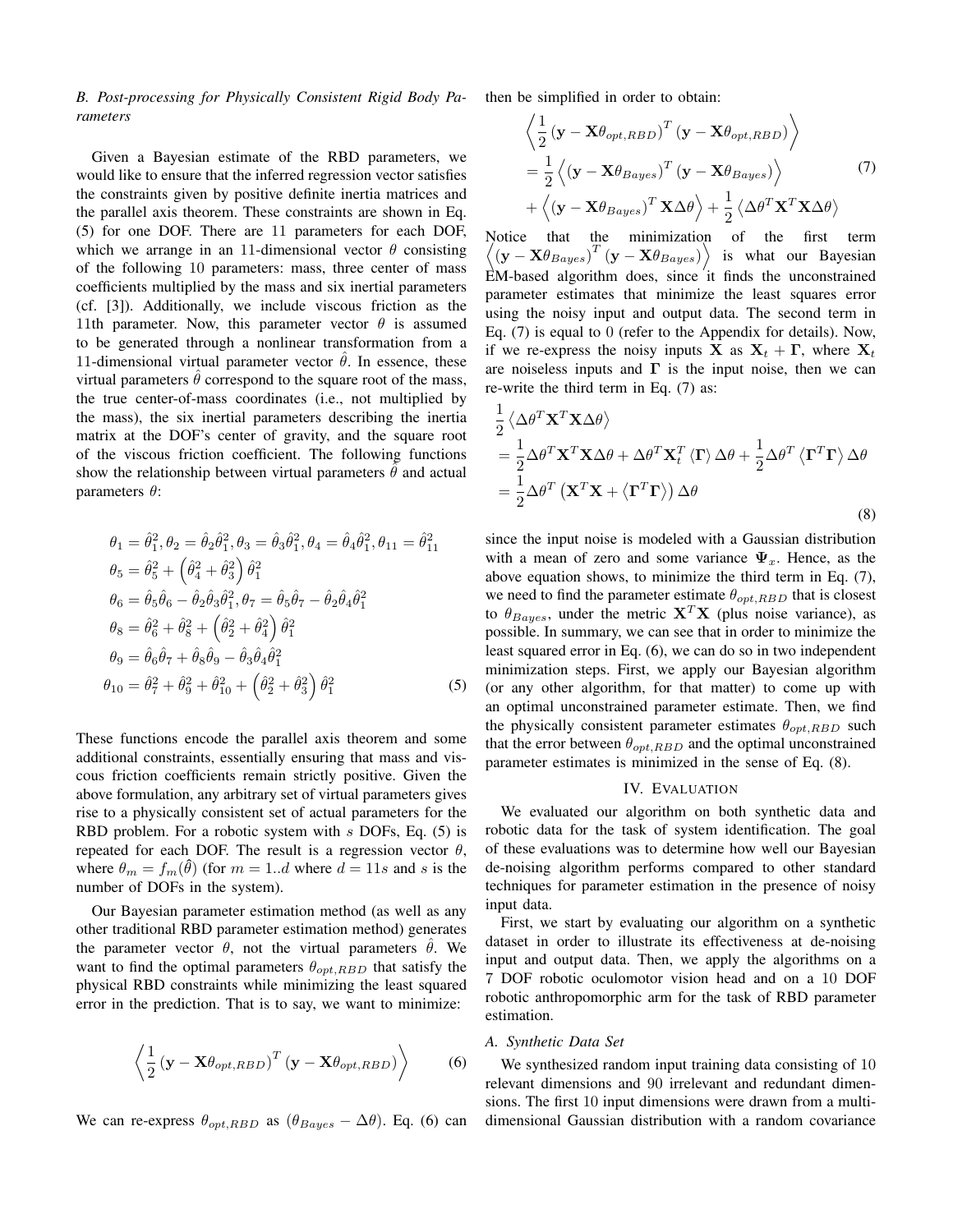

Fig. 2. Average normalized mean squared errors on noiseless (clean) test data and noisy test data for a 100 dimensional dataset with 10 relevant input dimensions and various combinations of redundant input dimensions  $r$  and irrelevant input dimensions  $u$ , averaged over 10 trials, for different levels of noisy data

matrix. The output data was generated using an ordered regression vector  $b_{true} = [1, 2, ..., 10]^T$ . A signal-to-noise ratio (SNR) of 5 was added to the outputs. Then, we added Gaussian noise with varying SNRs (a SNR of 2 for strongly noisy input data and a SNR of 5 for less noisy input data) to the relevant 10 input dimensions. A varying number of redundant data vectors was added to the input data and these were generated from random convex combinations of the 10 noisy relevant data vectors. Finally, we added irrelevant data columns, drawn from a Normal $(0, 1)$  distribution, until a total of 100 input dimension were attained. The result was an input training dataset that contained irrelevant and redundant dimensions. Test data was created using the same method outlined above, except that input and output data were both noiseless. A second test dataset consisting of noisy input and output data, possessing the same noise characteristics as the training dataset, was also generated.

We compared our Bayesian de-noising algorithm with the following methods: OLS regression; stepwise regression [18], which tends to be inconsistent in the presence of collinear inputs [19]; Partial Least Squares regression (PLS) [20], a slightly heuristic but empirically successful regression method for high dimensional data; LASSO regression [21], which gives sparse solutions by shrinking certain coefficients to 0 under the control of a manually set tuning parameter; our probabilistic treatment of Joint Factor Analysis in Figure 1(b); and our Bayesian de-noising algorithm shown in Figure 1(c).

The Bayesian de-noising algorithm had an improvement of 10 to 20% compared to other algorithms for strongly noisy input data and an improvement of 7 to 50% for less noisy input data, as the black bars in Figures 2(a) and 2(b) illustrate. One interesting observation is that for the case where the 90 input dimensions are all irrelevant, the Bayesian de-noising algorithm does not give such a significant reduction in error as in the other 3 scenarios. This can be explained by the fact that the other algorithms cannot handle data containing redundancy, and that the true power of our algorithm lies in its ability to identify relevant dimensions in the presence of redundant and irrelevant data.

#### B. Robotic Oculomotor Vision Head

Next, we move on to a 7 DOF robotic vision head manufactured by Sarcos as shown in Figure 3, possessing 3 DOFs in the neck and 2 DOFs for each eye. With 11 features per DOF, this gives a total of 77 features. This kinematic structure of robotic systems always creates nonidentifiable parameters and thus, redundancies [3]. The robot is controlled at 420 Hz with a VxWorks real-time operating



Fig. 3. Sarcos Oculomotor Vision Head

system running out of a VME bus. We collected about 500,000 data points from the robotic system while it performed sinusoidal movements with varying frequencies and phase offsets in all DOFs.

We compared our Bayesian algorithm with 3 other techniques for parameter estimation on the robot data. The first technique consisted of ridge regression using a hand-tuned regularization parameter with nonlinear gradient descent performed on the virtual parameters of the system. The second algorithm was a version of LASSO regression that had the additional step of projecting the resulting parameter values onto the constraint space in order to produce physically consistent RBD parameters. Finally, the last algorithm was a version of stepwise regression with the additional projection step. All four algorithms produced physically consistent RBD parameters. Note that the other algorithms used in the synthetic dataset like PLS and JFA were not applied, since they fail to explicitly eliminated irrelevant input features and do not perform any form of reasonable parameter identification.

For evaluation, we implemented a computed torque control law on the robot, using estimated parameters from each technique. Results are quantified as the root mean squared errors in position tracking, velocity tracking and the root mean squared feedback command. Table I shows these results averaged over all 7 DOFs. The Bayesian parameter estimation approach performed around 10 to 20% better than the ridge regression with gradient descent approach, thus validating the effectiveness of our methods. LASSO regression performed worse than ridge regression with gradient descent. As well,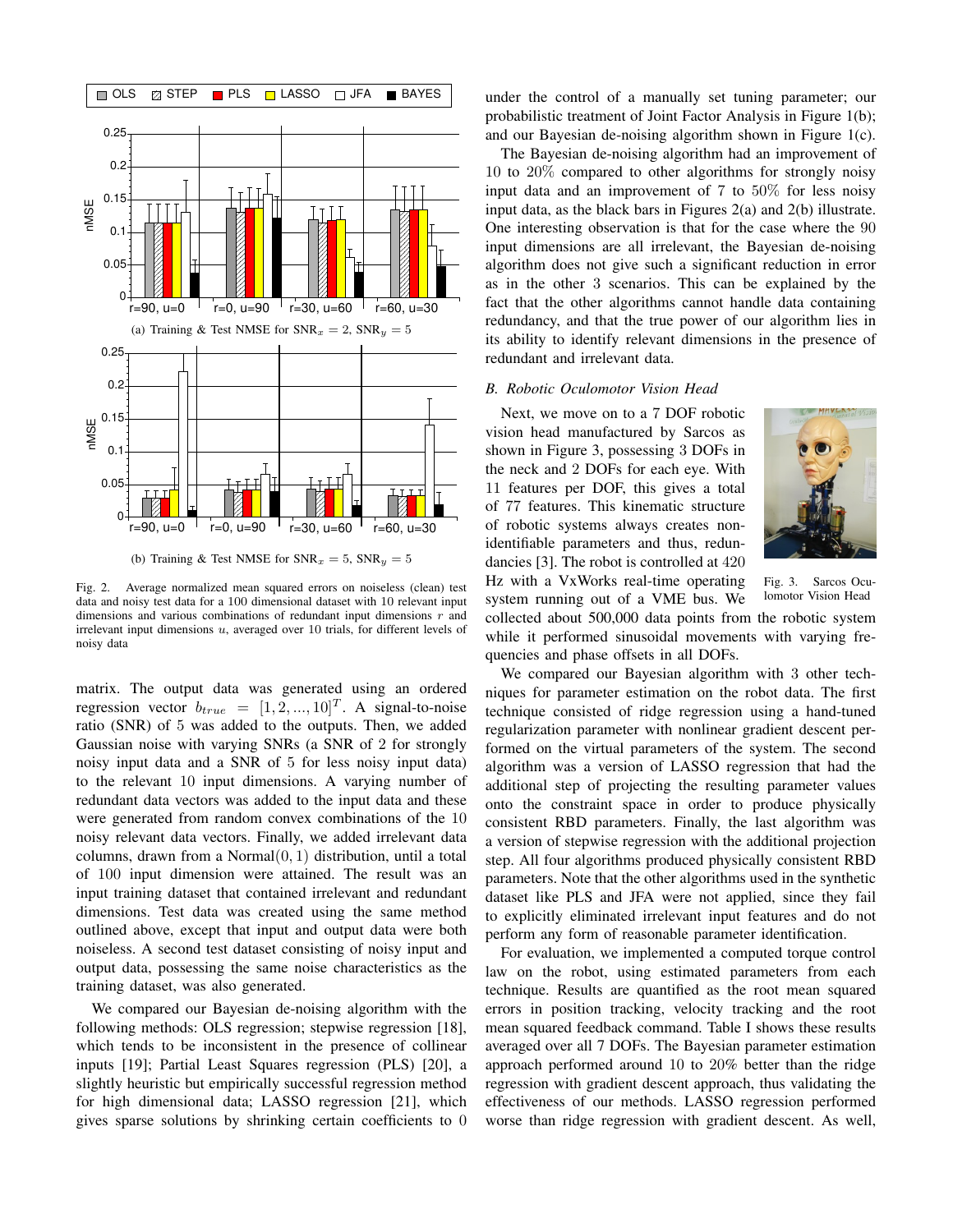|                     | Position (radians) | Velocity (radians/sec) | <b>Feedback Command (Newton-meter)</b> |
|---------------------|--------------------|------------------------|----------------------------------------|
| Ridge Regression    | 0.0291             | 0.2465                 | 0.3969                                 |
| Bayesian De-noising | 0.0243             | 0.2189                 | 0.3292                                 |
| LASSO regression    | 0.0308             | 0.2517                 | 0.4272                                 |
| Stepwise regression | <b>FAILURE</b>     | <b>FAILURE</b>         | <b>FAILURE</b>                         |

#### TABLE I

ROOT MEAN SQUARED ERRORS FOR POSITION (IN RADIANS), VELOCITY (IN RADIANS/SEC) AND FEEDBACK COMMAND (IN NEWTON-METERS) FOR THE SARCOS ROBOTIC VISION HEAD. ALGORITHMS EVALUATED INCLUDE RIDGE REGRESSION WITH NONLINEAR GRADIENT DESCENT, OUR BAYESIAN DE-NOISING ALGORITHM, LASSO REGRESSION WITH THE PROJECTION STEP, AND STEPWISE REGRESSION WITH THE PROJECTION STEP. STANDARD DEVIATIONS ARE NEGLIGIBLE AND THUS OMITTED.

|                     | Position (radians) | Velocity (radians/sec) | <b>Feedback Command (Newton-meter)</b> |
|---------------------|--------------------|------------------------|----------------------------------------|
| Ridge Regression    | 0.0210             | 0.1119                 | 0.5839                                 |
| Bayesian De-noising | 0.0201             | 0.0930                 | 0.5297                                 |
| LASSO regression    | <b>FAILURE</b>     | <b>FAILURE</b>         | <b>FAILURE</b>                         |
| Stepwise regression | <b>FAILURE</b>     | <b>FAILURE</b>         | <b>FAILURE</b>                         |

#### TABLE II

ROOT MEAN SQUARED ERRORS FOR POSITION (IN RADIANS), VELOCITY (IN RADIANS/SEC) AND FEEDBACK COMMAND (IN NEWTON-METERS) FOR THE SARCOS ROBOTIC ANTHROPOMORPHIC ARM. ALGORITHMS EVALUATED INCLUDE RIDGE REGRESSION WITH NONLINEAR GRADIENT DESCENT, OUR BAYESIAN DE-NOISING ALGORITHM, LASSO REGRESSION WITH THE PROJECTION STEP, AND STEPWISE REGRESSION WITH THE PROJECTION STEP. STANDARD DEVIATIONS ARE NEGLIGIBLE AND THUS OMITTED.

stepwise regression produced RBD parameters that were so physically off that they were impossible to run on the robotic head. This can be explained by stepwise regression's failure to identify the relevant features in the dataset, resulting in RBD parameter values that were plain wrong.

#### C. Robotic Anthropomorphic Arm

We also evaluated the parameter estimation algorithms on a 10 DOF robotic anthropomorphic arm made by Sarcos, shown in Fig. 4. With 3 DOFs in the shoulder, 1 DOF in the elbow, 3 DOFs in the wrist and 3 DOFs in the fingers, this gives a total of 110 features. We collected about a million data points from the robotic arm over a period of 40 minutes, gathering data at a rate of 480 samples



Fig. 4. Sarcos Anthropomorphic Arm

per second. During this time period, the arm performed sinusoidal movements with varying frequencies and phase offsets in all DOFs. We downsampled the data collected to a more manageable size of 500000 and evaluated the algorithms in a similar approach as for the robotic vision head. Table II displays the results averaged over all 10 DOFs. The Bayesian parameter estimation approach performed around 5 to 17% better than the other techniques. LASSO regression failed, due to its over-aggressive clipping of relevant dimensions, and stepwise regression produced RBD parameters that were impossible to run on the robotic arm.

## V. CONCLUSION

We derived a Bayesian version of rigid body dynamics parameter estimation based on Joint Factor Analysis, a classical machine learning technique. The Bayesian parameter estimation algorithm is robust to high dimensional ill-conditioned data contaminated with noisy input and noisy output data. In order to produce physically coherent rigid body parameters of the robotic system, we additionally introduce a post-processing step that takes the Bayesian estimate and projects the solution onto a set of constraints, derived from the parallel axis theorem and from the need to ensure positive values for certain parameters. We demonstrate the efficiency of the algorithm by applying it on a synthetic dataset, a 7 DOF robotic vision head and a 10 DOF robotic anthropomorphic arm. Our algorithm successfully identified the system parameters from 5 to 20% higher accuracy than alternative methods, thus proving to be a competitive alternative for parameter estimation on complex high degree-of-freedom robotic systems.

#### ACKNOWLEDGMENTS

This research was supported in part by National Science Foundation grants ECS-0325383, IIS-0312802, IIS-0082995, ECS-0326095, ANI-0224419, a NASA grant AC#98 − 516, an AFOSR grant on Intelligent Control, the ERATO Kawato Dynamic Brain Project funded by the Japanese Science and Technology Agency, and the ATR Computational Neuroscience Laboratories.

#### **REFERENCES**

- [1] L. Sciavicco and B. Siciliano. Modeling and control of robot manipulators. MacGraw-Hill, 1996.
- [2] J. Nakanishi, R. Cory, M. Mistry, J. Peters, and S. Schaal. Comparative experiments on task space control with redundancy resolution. In Proceedings of the 2005 IEEE/RSJ International Conference on Intelligent Robots and Systems, pages 1575–1582. IEEE, 2005.
- [3] C. H. An, C. G. Atkeson, and J. M. Hollerbach. *Model-based control* of a robot manipulator. MIT Press, 1988.
- [4] G. H. Golub and C. Van Loan. Matrix Computations. John Hopkins University Press, 198.
- [5] S. Van Huffel and J. Vanderwalle. The total least squares problem: Computational aspects and analysis. Society for Industrial and Applied Mathematics, 1991.
- [6] J. M. Hollerbach and C. W. Wampler. The calibration index and the role of input noise in robot calibration. In G. Giralt and G. Hirzinger, editors, Robotics Research: The Seventh International Symposium, pages 558–568. Springer, 1996.
- [7] Y. N. Rao and J.C. Principe. Efficient total least squares method for system modeling using minor component analysis. In Proceedings of International Workshop on Neural Networks for Signal Processing, pages 259–268. IEEE, 2002.